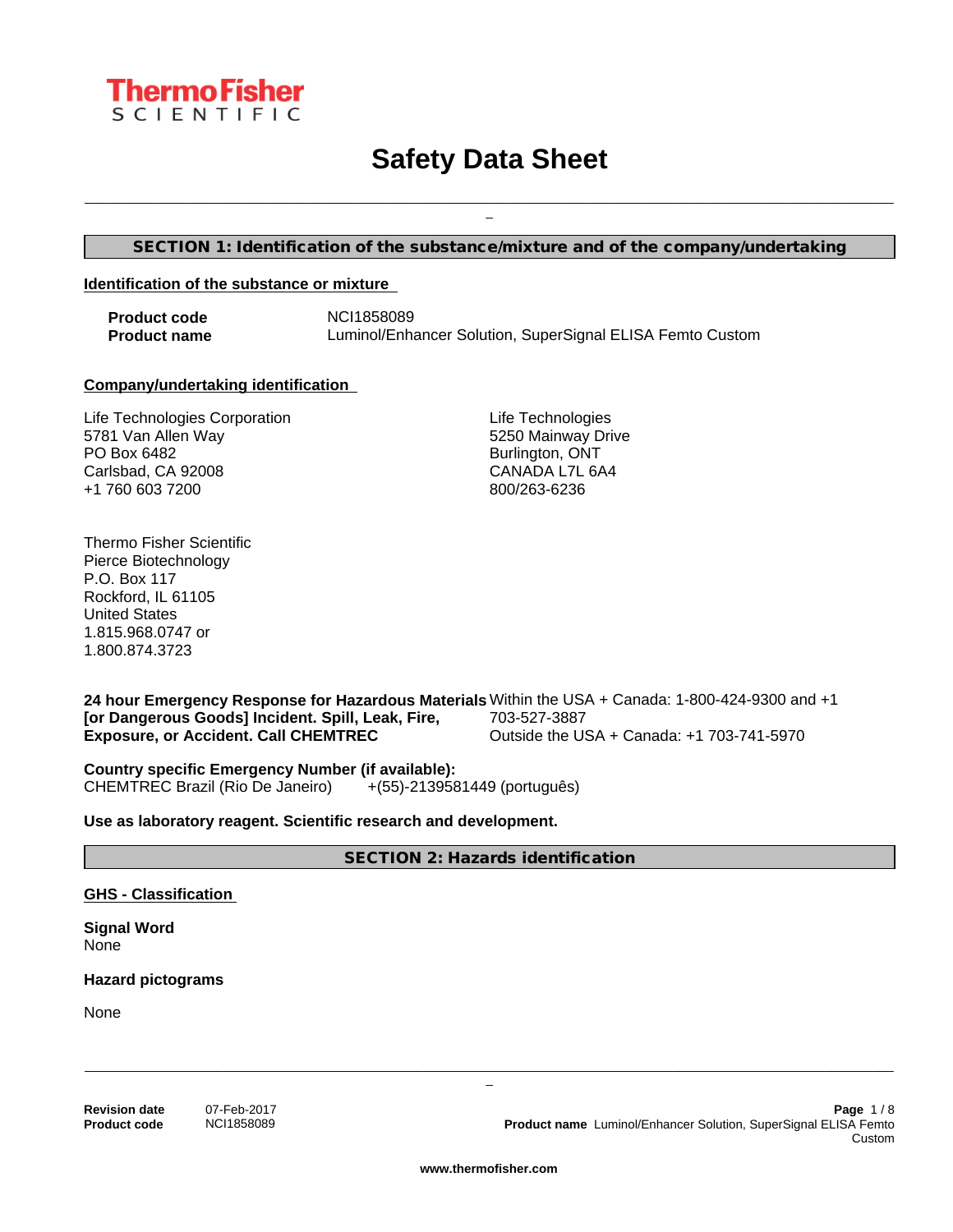#### **Health hazards** Not Hazardous

#### **Physical hazards** Not Hazardous

## **Environmental hazards**

Not Hazardous

## **Hazard Statements**

Not Applicable

## **Precautionary Statements**

## **Prevention**

Not Applicable

#### **Response** Not Applicable

**Storage** Not Applicable

## **Disposal** Not Applicable

## **Other hazards**

Not Applicable

**HMIS** 

| Health       |  |
|--------------|--|
| Flammability |  |
| Reactivity   |  |

**SECTION 3: Composition/information on ingredients**

The product contains no substances which at their given concentration, are considered to be hazardous to health.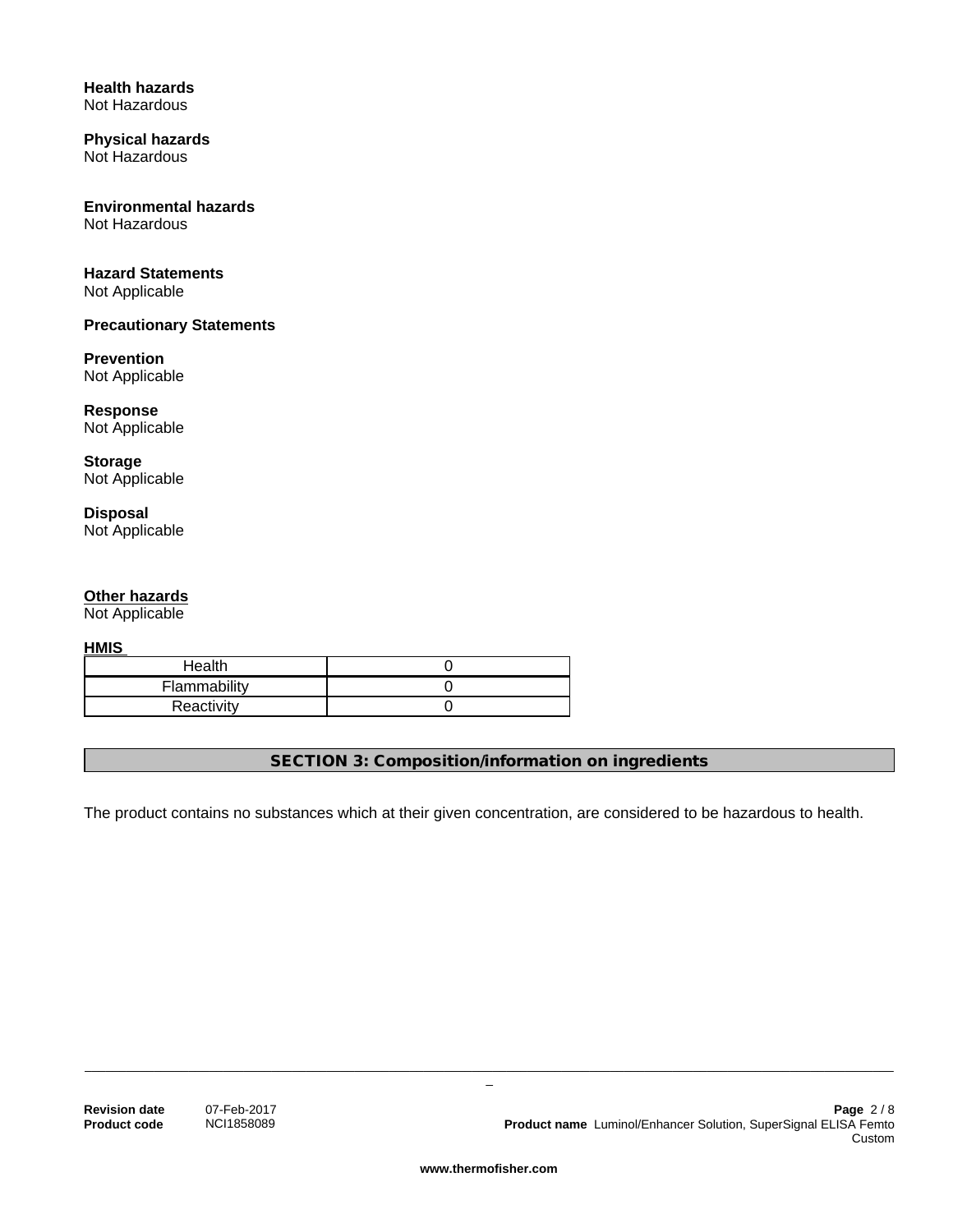#### **SECTION 4: First aid measures**

#### **Description of first aid measures**

| <b>Skin contact</b>       | Rinse with plenty of water . Immediate medical attention is not required.                                                                      |
|---------------------------|------------------------------------------------------------------------------------------------------------------------------------------------|
| Eye contact               | Rinse cautiously with water for several minutes. Remove contact lenses, if present<br>and easy to do.                                          |
| Ingestion                 | Not expected to present a significant ingestion hazard under anticipated conditions<br>of normal use. If you feel unwell, seek medical advice. |
| <b>Inhalation</b>         | Not expected to be an inhalation hazard under anticipated conditions of normal<br>use of this material. Consult a physician if necessary.      |
| <b>Notes to Physician</b> | Treat symptomatically.                                                                                                                         |

#### **Most important symptoms and effects, both acute and delayed** Not Applicable

**Indication of any immediate medical attention and special treatment needed** None.

**SECTION 5: Firefighting measures**

#### **Extinguishing media**

**Unsuitable extinguishing media** No information available.

**Suitable extinguishing media** Water spray. Carbon dioxide (CO2). Foam. Dry chemical.

**Special hazards arising from the substance or mixture** Not known.

**Advice for fire-fighters**  $\qquad \qquad$  Standard procedure for chemical fires.

**SECTION 6: Accidental release measures**

### **Personal precautions, protective equipment and emergency procedures**

Ensure adequate ventilation. Always wear recommended Personal Protective Equipment.Use personal protection equipment. See Section 8 for more detail.

#### **Environmental precautions**

No special environmental precautions required.

#### **Methods and material for containment and cleaning up**

Soak up with inert absorbent material.

#### **Reference to other sections**

See section 8 for more information.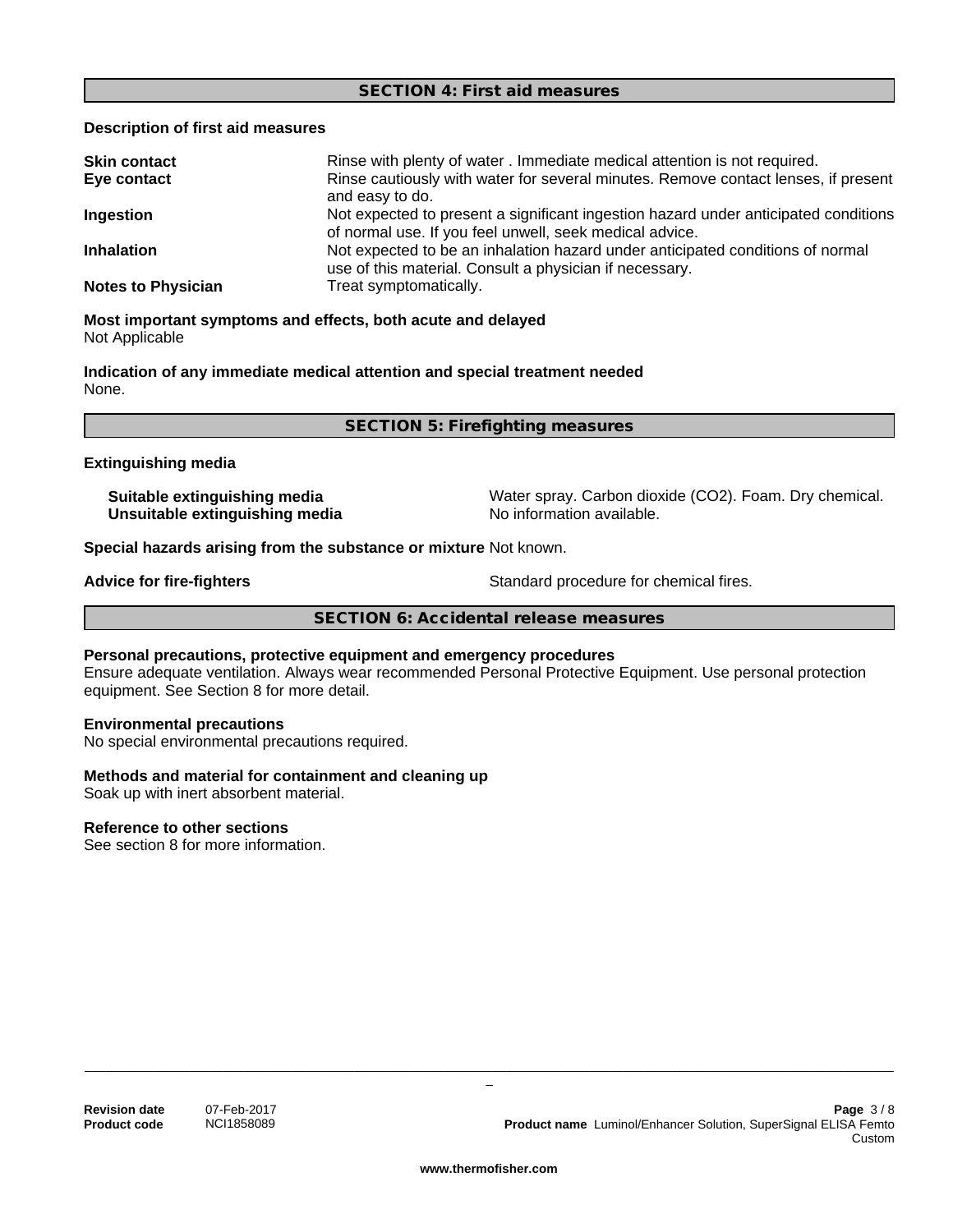## **SECTION 7: Handling and storage**

## **Precautions for safe handling**

Use personal protective equipment as required. .

## **Conditions for safe storage, including any incompatibilities**

Keep in a dry, cool and well-ventilated place. Keep in properly labeled containers.

#### **Specific end use(s)**

Use as a laboratory reagent, for scientific research and development.

| SECTION 8: Exposure controls/personal protection |  |
|--------------------------------------------------|--|
|--------------------------------------------------|--|

## **Control parameters**

|                                      | <b>Exposure Limits</b>          | Contains no substances with occupational exposure limit values.                                                                    |
|--------------------------------------|---------------------------------|------------------------------------------------------------------------------------------------------------------------------------|
|                                      | <b>Engineering measures</b>     | Ensure adequate ventilation, especially in confined areas                                                                          |
|                                      | <b>Exposure controls</b>        |                                                                                                                                    |
| <b>Personal Protective Equipment</b> |                                 |                                                                                                                                    |
|                                      | <b>Respiratory protection</b>   | In case of insufficient ventilation wear respirators and components tested and<br>approved under appropriate government standards. |
|                                      | <b>Hand protection</b>          | Wear suitable gloves Glove material: Compatible chemical-resistant gloves.                                                         |
|                                      | Eye protection                  | Tight sealing safety goggles                                                                                                       |
|                                      | <b>Skin and Body Protection</b> | Wear suitable protective clothing                                                                                                  |
|                                      | <b>Hygiene measures</b>         | Handle in accordance with good industrial hygiene and safety practice                                                              |
|                                      |                                 |                                                                                                                                    |

#### **Environmental exposure controls**

No special environmental precautions required.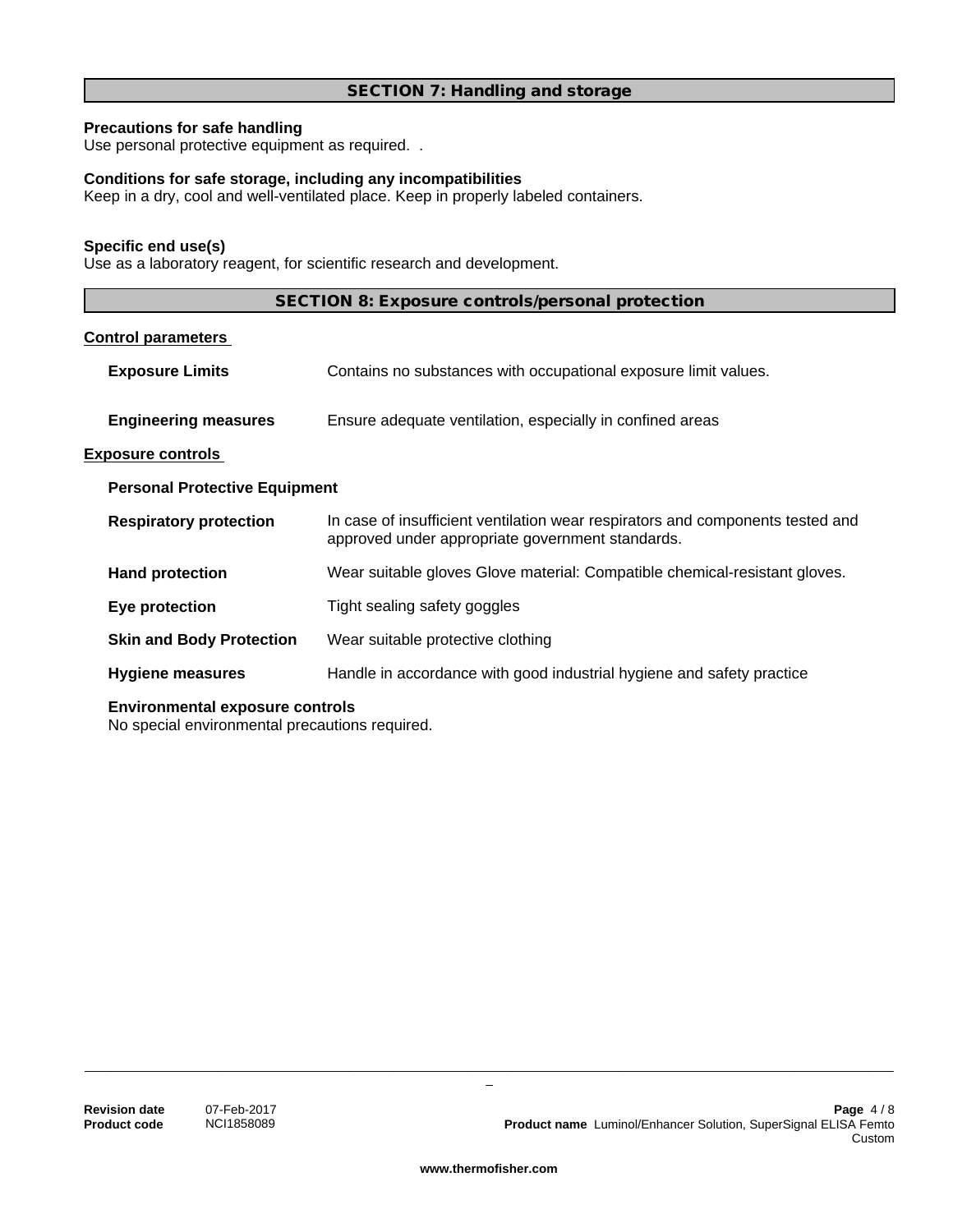## **Information on basic physical and chemical properties**

| Appearance<br>Odor<br>рH<br>Melting point / melting range<br>Boiling point / boiling range<br><b>Flash point</b><br><b>Autoignition Temperature</b><br><b>Decomposition temperature</b><br><b>Evaporation rate</b><br><b>Flammability (solid, gas)</b> | liauid<br>No data available<br>9.5<br>°C Mixture has not been tested<br><b>°F</b> Mixture has not been tested<br><b>°C</b> Mixture has not been tested<br><b>°F</b> Mixture has not been tested<br><b>C</b> Mixture has not been tested<br><b>°F</b> Mixture has not been tested<br><b>°C</b> Mixture has not been tested<br><b>°F</b> Mixture has not been tested<br><b>C</b> Mixture has not been tested<br><b>°F</b> Mixture has not been tested<br>No data available<br>No data available |  |  |
|--------------------------------------------------------------------------------------------------------------------------------------------------------------------------------------------------------------------------------------------------------|-----------------------------------------------------------------------------------------------------------------------------------------------------------------------------------------------------------------------------------------------------------------------------------------------------------------------------------------------------------------------------------------------------------------------------------------------------------------------------------------------|--|--|
| <b>Upper explosion limit</b>                                                                                                                                                                                                                           | Mixture has not been tested                                                                                                                                                                                                                                                                                                                                                                                                                                                                   |  |  |
| Lower explosion limit<br><b>Vapor Pressure</b>                                                                                                                                                                                                         | Mixture has not been tested<br>Mixture has not been tested                                                                                                                                                                                                                                                                                                                                                                                                                                    |  |  |
| <b>Relative density</b>                                                                                                                                                                                                                                | Mixture has not been tested                                                                                                                                                                                                                                                                                                                                                                                                                                                                   |  |  |
| <b>Specific gravity</b>                                                                                                                                                                                                                                | No data available                                                                                                                                                                                                                                                                                                                                                                                                                                                                             |  |  |
| <b>Solubility</b>                                                                                                                                                                                                                                      | No data available                                                                                                                                                                                                                                                                                                                                                                                                                                                                             |  |  |
| <b>Partition coefficient:</b>                                                                                                                                                                                                                          | No data available                                                                                                                                                                                                                                                                                                                                                                                                                                                                             |  |  |
| n-octanol/water                                                                                                                                                                                                                                        |                                                                                                                                                                                                                                                                                                                                                                                                                                                                                               |  |  |
| <b>Explosive properties</b>                                                                                                                                                                                                                            | Mixture has not been tested                                                                                                                                                                                                                                                                                                                                                                                                                                                                   |  |  |
| <b>Other information</b>                                                                                                                                                                                                                               | No data available                                                                                                                                                                                                                                                                                                                                                                                                                                                                             |  |  |
|                                                                                                                                                                                                                                                        | SECTION 10: Stability and reactivity                                                                                                                                                                                                                                                                                                                                                                                                                                                          |  |  |
| <b>Reactivity</b>                                                                                                                                                                                                                                      | None known.                                                                                                                                                                                                                                                                                                                                                                                                                                                                                   |  |  |
| <b>Chemical stability</b>                                                                                                                                                                                                                              | Stable under normal conditions.                                                                                                                                                                                                                                                                                                                                                                                                                                                               |  |  |
| <b>Possibility of hazardous</b><br>reactions                                                                                                                                                                                                           | Hazardous reaction has not been reported.                                                                                                                                                                                                                                                                                                                                                                                                                                                     |  |  |
| <b>Conditions to avoid</b>                                                                                                                                                                                                                             | No information available.                                                                                                                                                                                                                                                                                                                                                                                                                                                                     |  |  |
| Incompatible materials                                                                                                                                                                                                                                 | No dangerous reaction known under conditions of normal use.                                                                                                                                                                                                                                                                                                                                                                                                                                   |  |  |
| <b>Hazardous decomposition</b><br>products                                                                                                                                                                                                             | No data available.                                                                                                                                                                                                                                                                                                                                                                                                                                                                            |  |  |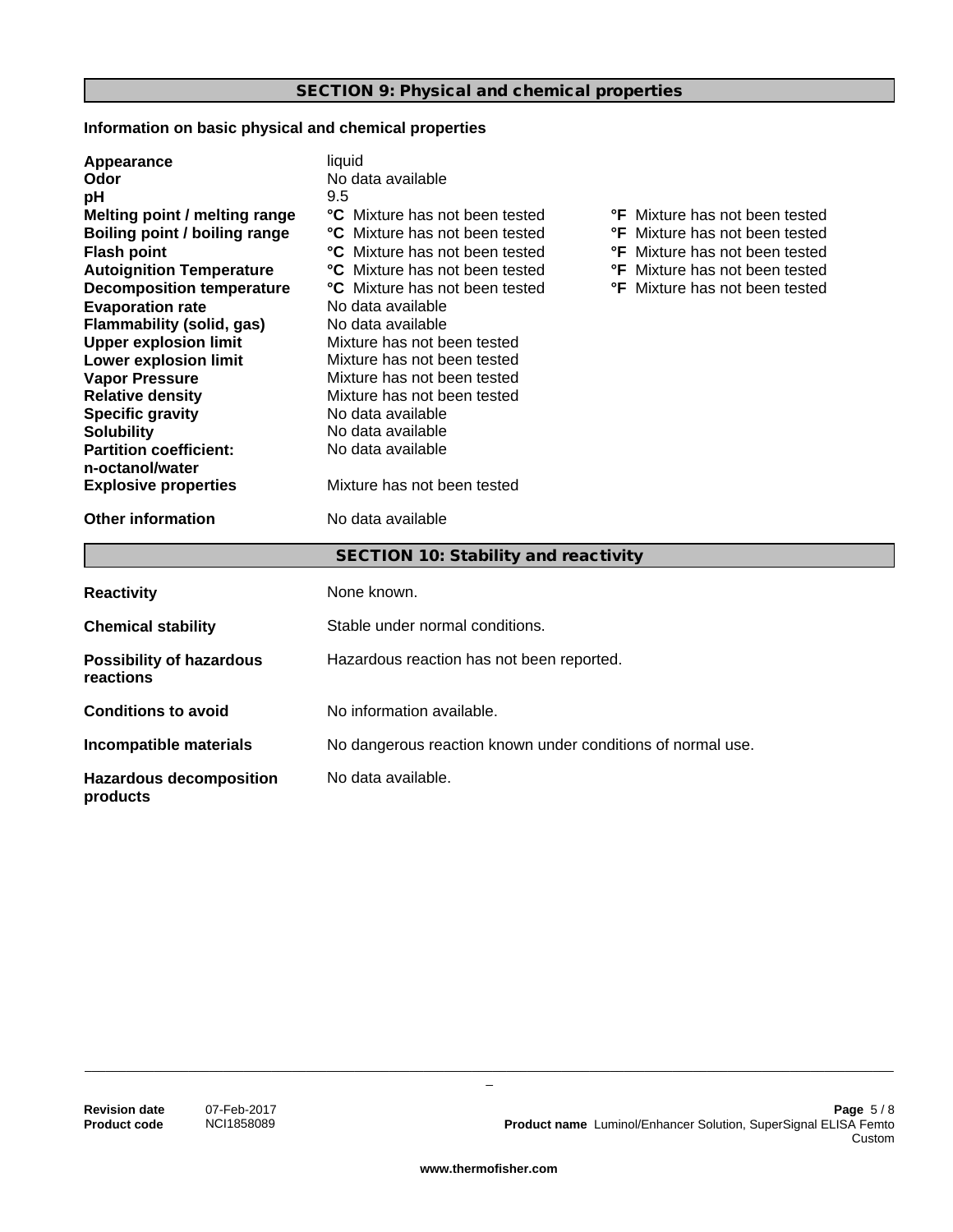## **SECTION 11: Toxicological information**

#### **Information on toxicological effects**

There is no evidence available indicating acute toxicity.

#### **Principal Routes of Exposure**

| <b>Irritation</b>               | Conclusive but not sufficient for classification |  |
|---------------------------------|--------------------------------------------------|--|
| <b>Corrosivity</b>              | Conclusive but not sufficient for classification |  |
| Sensitization                   | Conclusive but not sufficient for classification |  |
| <b>STOT - Single Exposure</b>   | Conclusive but not sufficient for classification |  |
| <b>STOT - Repeated Exposure</b> | Conclusive but not sufficient for classification |  |
| Carcinogenicity                 | Conclusive but not sufficient for classification |  |
| <b>Mutagenicity</b>             | Conclusive but not sufficient for classification |  |
| <b>Reproductive toxicity</b>    | Conclusive but not sufficient for classification |  |
| <b>Aspiration hazard</b>        | Conclusive but not sufficient for classification |  |
|                                 | <b>SECTION 12: Ecological information</b>        |  |

#### **Toxicity**

Contains no substances known to be hazardous to the environment or not degradable in waste water treatment plants.

| Persistence and degradability                                | No information available. |  |
|--------------------------------------------------------------|---------------------------|--|
| <b>Bioaccumulative potential</b>                             | No information available. |  |
| <b>Results of PBT and vPvB assessment</b><br>Not Applicable. |                           |  |
| Other adverse effects                                        | No information available. |  |

#### **Waste treatment methods**

The generation of waste should be avoided or minimized wherever possible. Empty containers or liners may retain some product residues. This material and its container must be disposed of in according to approved disposal technique. Disposal of this product, its solutions or of any by-products, shall comply with the requirements of all applicable local, regional or national/federal regulations.

**SECTION 13: Disposal considerations**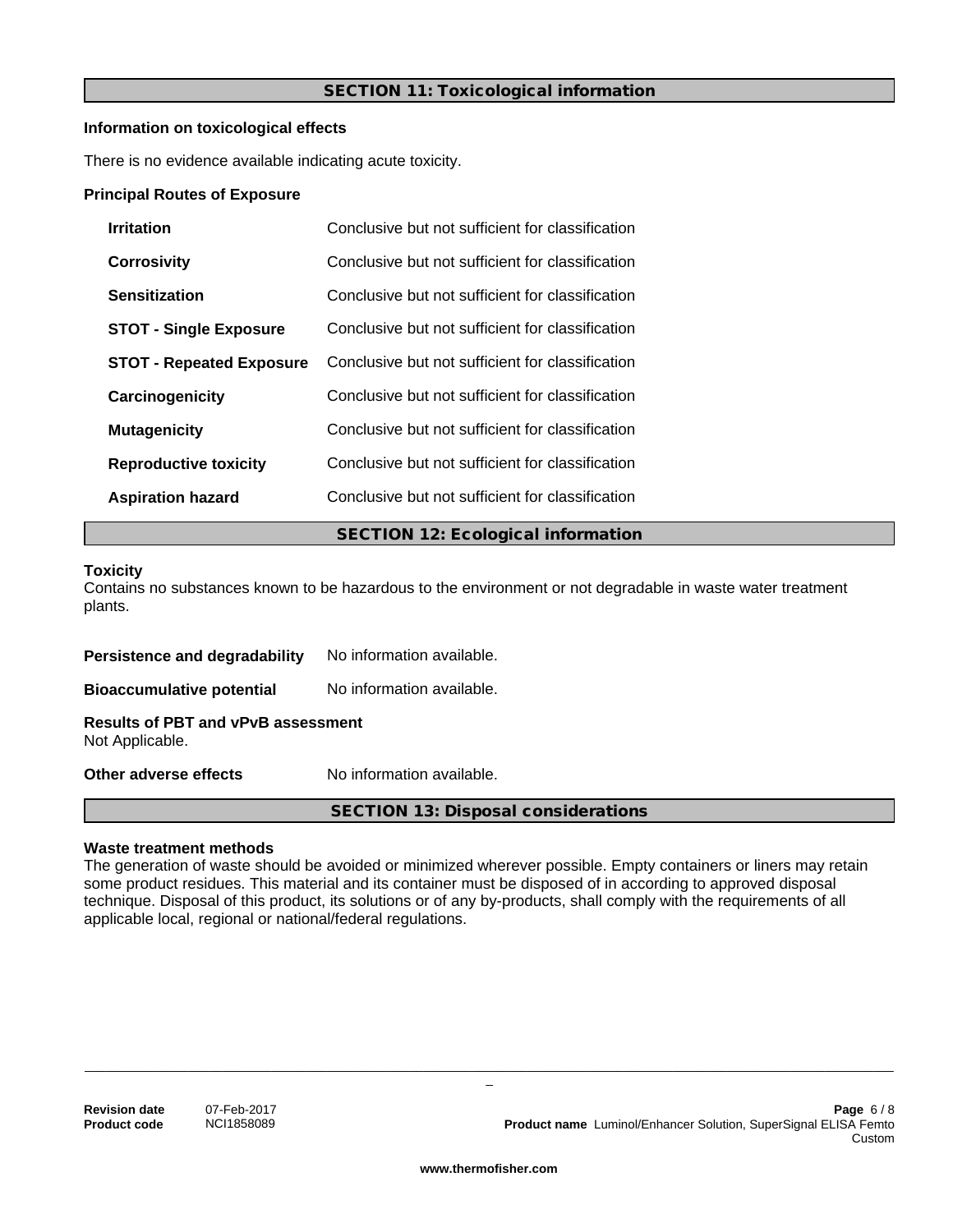#### **SECTION 14: Transport information**

## **IATA / ADR / DOT-US / IMDG**

Not regulated in the meaning of transport regulations.

| UN number                    | Not Applicable |
|------------------------------|----------------|
| UN proper shipping name      | Not Applicable |
| Transport hazard class(es)   | Not Applicable |
| Packing group                | Not Applicable |
| <b>Environmental hazards</b> | Not Applicable |
| Special precautions for user | Not Applicable |

**Transport in bulk according to Annex II of MARPOL 73/78 and the IBC Code** Not Applicable.

**SECTION 15: Regulatory information**

## **US Federal Regulations**

#### **SARA 313**

This product is not regulated by SARA.

**Clean Air Act,Section 112 Hazardous Air Pollutants (HAPs) (see 40 CFR 61)** This product does not contains HAPs.

## **US State Regulations**

## **California Proposition 65**

This product does not contain any Proposition 65 chemicals.

#### **WHMIS Hazard Class**

Non-controlled

This product has been classified in accordance with the hazard criteria of the Controlled Products Regulations (CPR) and the MSDS contains all the information required by the CPR.

**SECTION 16: Other information**

| <b>Reason for revision</b> | SDS sections updated. |
|----------------------------|-----------------------|
| <b>Revision number</b>     |                       |
| <b>Revision date</b>       | 07-Feb-2017           |

Use as laboratory reagent. Scientific research and development.

#### **References**

• ECHA: http://echa.europa.eu/

• TOXNET: http://toxnet.nlm.nih.gov/

| <b>Revision date</b> | 07-Feb-2017 |
|----------------------|-------------|
| <b>Product code</b>  | NCI1858089  |

**Revision date** 07-Feb-2017 **Page** 7 / 8 **Product name** Luminol/Enhancer Solution, SuperSignal ELISA Femto Custom